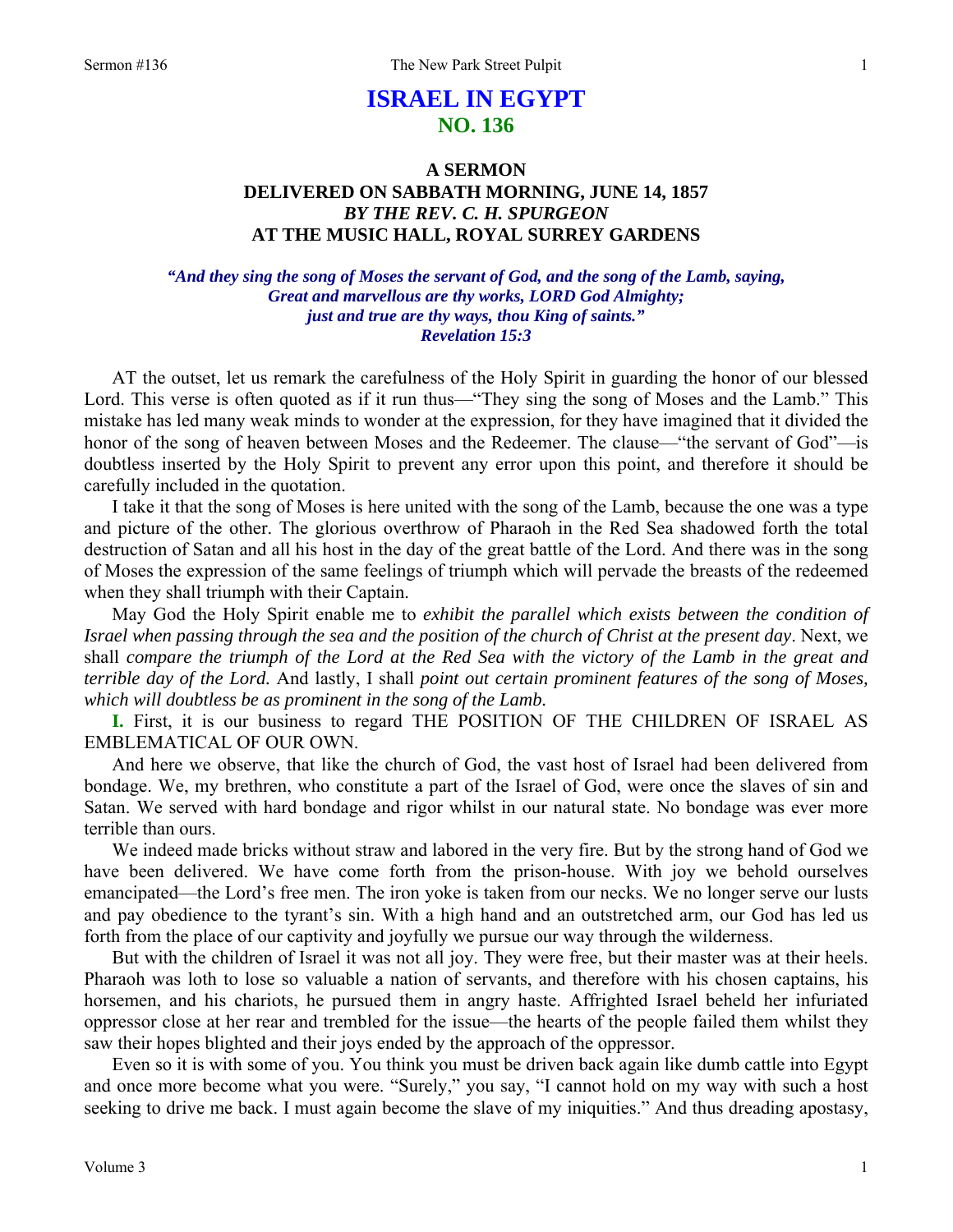and feeling that you would rather die than become what you were, you this morning are filled with trepidation.

You are saying, "Alas! for me! Better that I had died in Egypt than that I should have come out into this wilderness to be again captured." You have tasted for a moment the joys of holiness and the sweets of liberty—and now to go back to endure the bondage of a spiritual Egypt would be worse than before. This is the position of the sacramental host of God's elect.

They have come out of Egypt and they are pursuing their way to Canaan. But the world is against them. The kings of the earth stand up, and the rulers take counsel together against the Lord and against His people, saying, "Let us scatter them; let us utterly destroy them." From the fiery days of the stakes of Smithfield even until now, the world's black heart has hated the church, and the world's cruel hand and laughing lip have been forever against us. The host of the mighty are pursuing us, and are thirsty for our blood, and anxious to cut us off from the earth. Such is our position unto this hour, and such must it be until we are landed on the other side of Jordan, or until our Maker comes to reign on the earth.

But once more—the children of Israel were in a position more amazing than this. They came to the edge of the Red Sea. They feared their enemies behind them. They could not fly on either hand, for they were flanked by mountains and stupendous rocks. One course only was open to them and that course was through the sea.

God commands them to go forward. The rod of Moses is outstretched and the affrighted waters divide. A channel is left whilst the floods stand upright and the waters are congealed in the heart of the sea. And now behold the wondrous pilgrimage. A wall of alabaster is on either side and myriads are in the pebbly depths. Like a wall of glass, the sea stands on either side of them, frowning with beetling cliffs of foam. But still on they march—and until the last of God's Israel is safe the water stands still and firm, frozen by the lips of God.

Such, my hearers, is the position of God's church now. You and I are marching through a sea, the floods of which are kept upright only by the sovereign power of God. This world is a world which is suddenly to be destroyed. And our position in it is just the position of the children of Israel, for whose sake the floods refused to meet until they were safely landed.

O church of God! You are the salt of the earth—when you are removed this earth must putrefy and decay. O living army of the living God! You, like Israel, keep the floods of providence still standing fast. But when the last of you shall be gone from this stage of action, God's fiery wrath and tremendous anger shall dash down upon the ground whereon you now are standing and your enemies shall be overwhelmed in the place through which you now walk safely.

Let me put my thoughts as plainly as I can. Naturally, according to the common order, the Red Sea should have flowed on in a level and even manner, constant in its waves and unbroken in its surface. By the might of God, the Red Sea was divided into two parts and the floods stood back. Now mark.

Naturally, according to the common course of justice, this world, which groans and travails until now, ought, if we only consider the wicked, to be utterly destroyed. The only reason why the Red Sea afforded a safe passage for the host was this—that Israel marched through it. And the only reason why this world stands, and the only reason why it is not destroyed by fire, as it is to be at the last great day, is because God's Israel are in it.

But when once they shall have passed through, the parted floods shall meet their hands and embrace with eager joy to clasp the adverse host within their hands. The day is coming when this world shall reel to and fro and stagger like a drunken man. Every Christian may say, with due reverence to God, "The earth is dissolved. I bear up the pillars thereof."

Let all the Christians that are in this world die, and the pillars of the earth would fall, and like a wreck and a vision, all this universe of ours would pass away, never to be seen again. We are today, I say, passing through the floods, with enemies behind, pursuing us who are going out of Egypt up to Canaan.

**II.** And now the TRIUMPH OF MOSES was a picture of the ultimate triumph of the Lamb.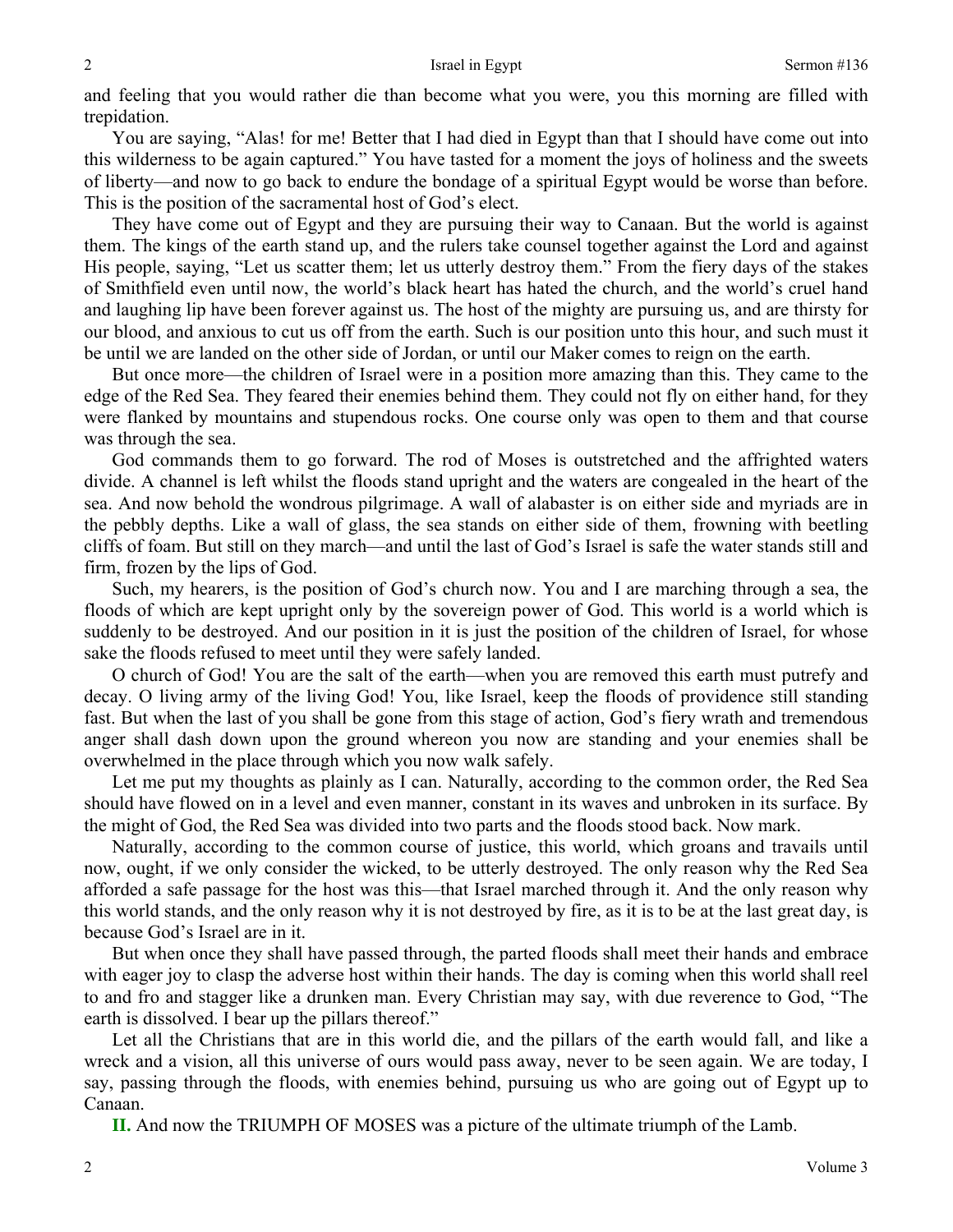### Sermon #136 Israel in Egypt

Moses sang a song unto the Lord by the sea of Egypt. If you will turn to Holy Scripture, you will find that my text was sung by the holy spirits who had been preserved from sin and from the contamination of the beast. And it is said that they sung this song upon "a sea of glass mingled with fire."

Now the Song of Moses was sung by the side of a sea, which was glassy and still. For a little season the floods had been disturbed, divided, separated, congealed, but in a few moments afterwards, when Israel had safely passed the flood, they became as glassy as ever, for the enemy had sunken to the bottom like a stone, and the sea returned to its strength when the morning appeared.

Is there ever a time, then, when this great sea of Providence, which now stands parted to give a passage to God's saints shall become a level surface? Is there a day when the now divided dispensations of God, which are kept from following out their legitimate tendency to do justice upon sin—when the two seas of justice shall commingle and the one sea of God's providence shall be "a sea of glass mingled with fire"?

Yes, the day is drawing nigh when God's enemies shall no longer make it necessary for God's providence to be apparently disturbed to save His people—when the great designs of God shall be accomplished, and therefore when the walls of water shall roll together, whilst in their inmost depths the everlasting burning fire shall still consume the wicked.

Oh! the sea shall be calm upon the surface. The sea upon which God's people shall walk shall seem to be a sea that is clear, without a weed, without an impurity—whilst down in its hollow bosom, far beyond all mortal ken, shall be the horrid depths where the wicked must forever dwell in the fire which is mingled with the glass.

Well, I now want to show you why it was that Moses triumphed and why it is that by and by we shall triumph. One reason why Moses sung his song was because *all* Israel was safe. They were all safely across the sea. Not a drop of spray fell from that solid wall until the last of God's Israel had safely planted his foot on the other side of the flood.

That done, immediately the floods dissolved into their proper place again, but not till then. Part of that song was, "Thou hast led thy people like a flock through the wilderness." Now, in the last time, when Christ shall come upon earth, the great song will be—"Lord, thou hast saved thy people. You have led them all safely through the paths of providence and not one of them has fallen into the hands of the enemy."

Oh! it is my strong belief that in heaven there shall not be a vacant throne. I rejoice that all who love the Lord below must at last attain to heaven. I do not believe with some that men may start on the road to heaven and be saved, and yet fall by the hand of the enemy. God forbid, my friends!

> *"All the chosen race Shall meet around the throne, Shall bless the conduct of His grace, And make His glories known."*

Part of the triumph of heaven will be that there is not one throne that is unoccupied. As many as God has chosen, as many as Christ has redeemed, as many as the Spirit has called, as many as believe, shall arrive safe across the stream. We are not all safely landed yet.

> *"Part of the host have crossed the flood, And part are crossing now."*

The vanguard of the army have already reached the shore. I see them yonder.

*"I greet the blood-besprinkled bands Upon th' eternal shore."* 

3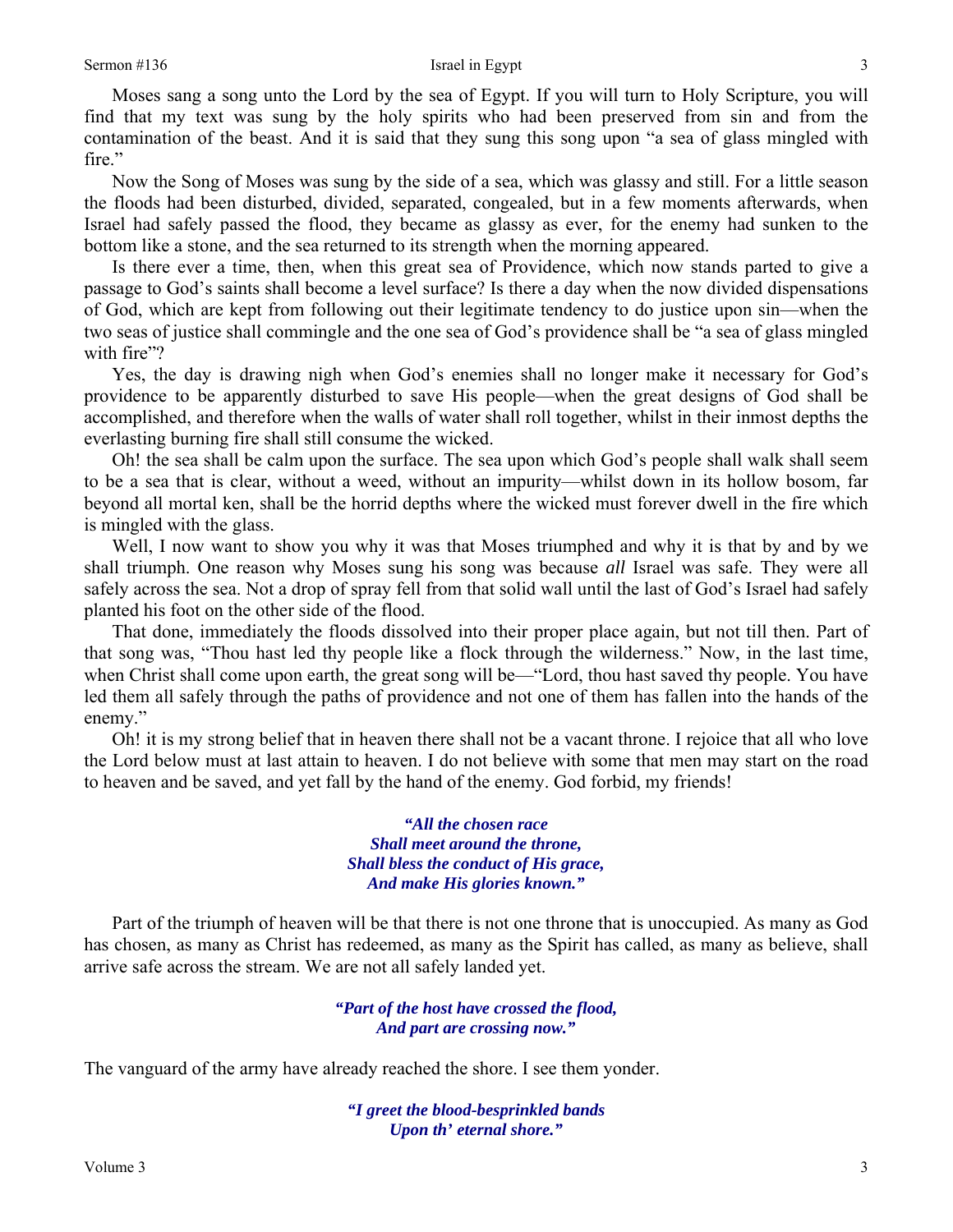And you and I, my brethren, are marching through the depths. We are at this day following hard after Christ and walking through the wilderness. Let us be of good cheer—the rearguard shall soon be where the vanguard already is. The last of the chosen shall soon have landed. The last of God's elect shall have crossed the sea and then shall be heard the song of triumph, when all are secure.

But oh! if one were absent—oh! if one of His chosen family should be cast away—it would make an everlasting discord in the song of the redeemed and cut the strings of the harps of paradise, so that music could never be distilled from them again.

But perhaps, the major part of the joy of Moses lay in the destruction of *all* the enemies of God. He looked upon his people the day before.

> *"He looked upon his people, And the tear was in his eye; He looked upon the foeman, And his glance was stern and high."*

And now today he looks upon his people and he says, "Blessed are you, O Israel, safely landed on the shore." And he looks not upon the foeman, but upon the foeman's tomb. He looks where the living were protected by the shield of God from all their enemies. And he sees—what? A mighty sepulchre of water. A mighty tomb in which were engulfed princes, monarchs, potentates. "The horse and his rider hath he thrown into the sea."

Pharaoh's chariots also are drowned therein. And soon, my hearers, you and I shall do the same. I say that now we have to look abroad on hosts of enemies. What with the wild beasts of Rome, what with the antichrist of Mahomet, what with the thousands of idolatries and false gods, what with infidelity in all its myriad shapes—many are the enemies of God and mighty are the hosts of hell.

Lo, you see them gathered together this day—horseman upon horseman, chariot upon chariot gathered together against the Most High. I see the trembling church, fearing to be overthrown. I mark her leaders bending their knees in solemn prayer and crying, "Lord, save Your people and bless Your heritage."

But mine eye looks through the future with telescopic glance and I see the happy period of the latter days, when Christ shall reign triumphant. I shall ask them where is Babel? where is Rome? where is Mahomet? and the answer shall come—where? Why, they have sunk into the depths. They have sunk to the bottom as a stone. Down there the horrid fire devours them, for the sea of glass is mingled with the fire of judgment.

Today I see a battlefield—the whole earth is torn by the hoofs of horses. There is the rumble of cannon and the roll of drum. "To arms! To arms!" both hosts are shouting. But you wait awhile and you shall walk across this plain of battle and say, "See that colossal system of dead error? There lies another, all frozen, in ghastly death, in motionless stupor. There lies infidelity. There sleeps secularism and the secularist. There lie those who defied God. I see all this vast host of rebels lying scattered upon the earth."

"Sing unto the Lord, for He has triumphed gloriously. JEHOVAH has gotten unto Himself the victory and the last of His enemies are destroyed." Then shall be the time when shall be sung "the song of Moses and of the Lamb."

**III.** Now, turning to the song of Moses, I shall conclude my address to you by noticing some interesting particulars in the song which will doubtless have a place in the everlasting orchestra of the redeemed, when they shall praise the Most High.

Oh, my brethren, I could but wish that I had stood by the Red Sea to have heard that mighty shout and that tremendous roar of acclamation! Methinks one might well have borne a servitude in Egypt to have stood in that mighty host who sung such mighty praise. Music has charms. But never had it such

4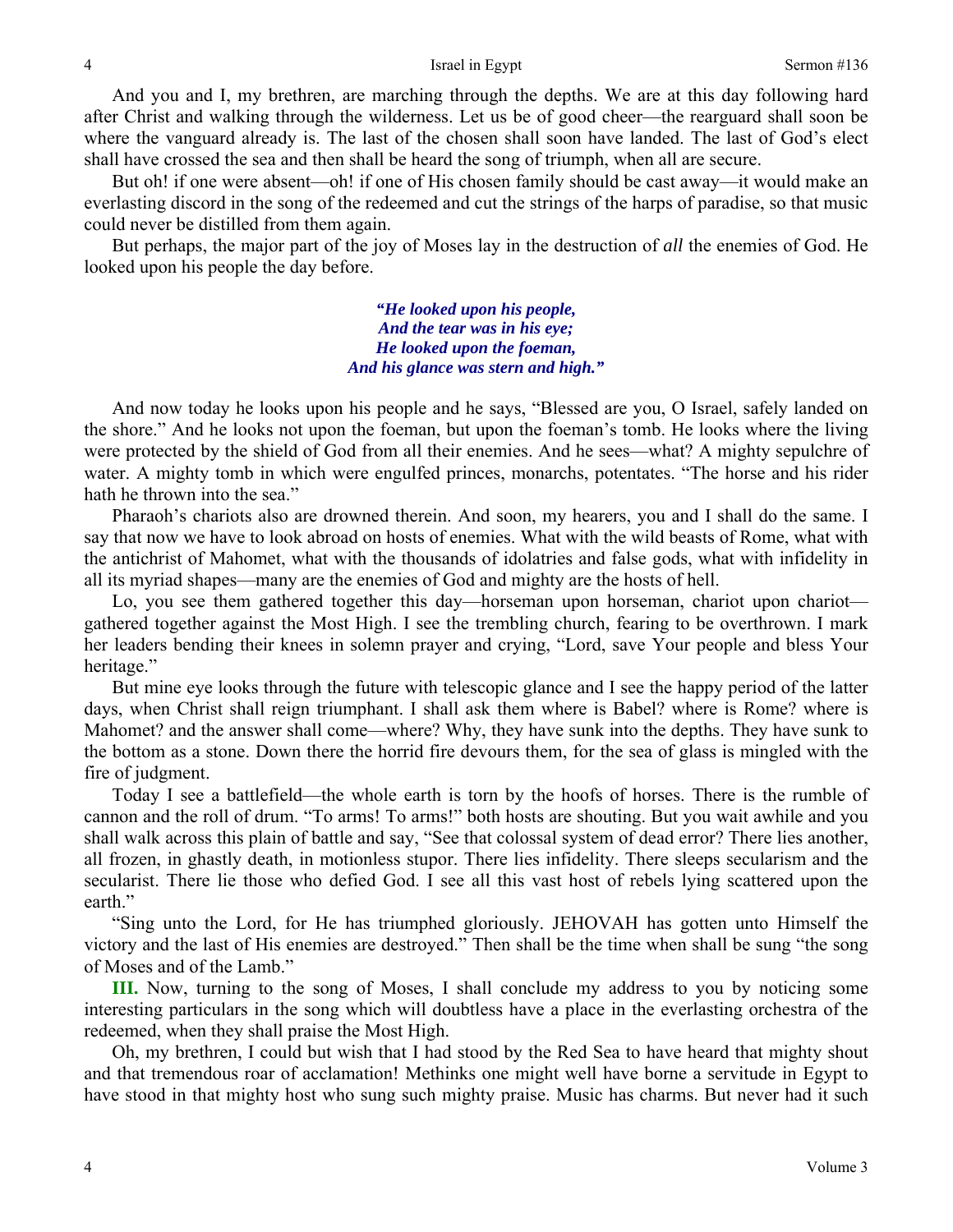charms as it had that day when fair Miriam led the women, and Moses led the men, like some mighty leader, beating time with his hand. "Sing unto the Lord, for he hath done gloriously."

Methinks I see the scene. And I anticipate the greater day, when the song shall be sung again, "as the song of Moses and of the Lamb."

Now, just notice this song. In the fifteenth chapter of Exodus you find it and in divers of the Psalms you will see it amplified. The first thing I would have you notice in it is, that from beginning to end it is *a praise of God*, and of nobody else but God. Moses, you have said nothing of yourself. O great lawgiver, mightiest of men, did not your hand grasp the mighty rod that split the sea—that burned its fair breast and left a scar for a while upon its bosom?

Did not you lead the hosts of Israel? Did not you marshal their thousands for battle and like a mighty commander lead them through the depths? Is there not a word for you? Not one. The whole strain of the song is, "I will sing unto the LORD," from beginning to end. It is all praise of JEHOVAH. There is not one word about Moses, nor a single word in praise of the children of Israel.

Dear friends, the last song in this world, the song of triumph, shall be full of God, and of no one else. Here you praise the instrument*.* Today you look on this man and on that, and you say, "Thank God for this minister and for this man." Today you say, "Blessed be God for Luther, who shook the Vatican, and thank God for Whitefield, who stirred up a slumbering church."

But in that day you shall not sing of Luther, nor of Whitefield, nor of any of the mighty ones of God's hosts. Forgotten shall their names be for a season, even as the stars refuse to be seen when the sun himself appears. The song shall be unto JEHOVAH and JEHOVAH only. We shall not have a word to say for preachers nor bishops, not a syllable to say for good men and true.

But the whole song from first to last shall be, "Unto him that loved us, and hath washed us from our sins in his own blood, unto him be glory for ever and ever. Amen."

And next will you please to note that this song celebrated something of *the fierceness of the enemy*? Do you observe how, when the songster describes the attack of Pharaoh, he says, "The enemy said, I will pursue, I will overtake, I will divide the spoil; my lust shall be satisfied upon them; I will draw my sword, my hand shall destroy them."

A song is made out of the wrath of Pharaoh. And it shall be so at the last. The wrath of a man shall praise God. I believe the last song of the redeemed, when they shall ultimately triumph, will celebrate in heavenly stanzas the wrath of man overcome by God. Sometimes after great battles, monuments are raised to the memory of the fight—of what are they composed? They are composed of weapons of death and of instruments of war which have been taken from the enemy.

Now to use that illustration as I think it may be properly used, the day is coming when fury, and wrath, and hatred, and strife, shall all be woven into a song. And the weapons of our enemies, when taken from them, shall serve to make monuments to the praise of God.

Rail on, rail on, blasphemer! Smite on, smite on, tyrant! Lift your heavy hand O despot—crush the truth, which yet you cannot crush. Knock from His head the crown—the crown that is far above your reach—poor puny impotent mortal as you are! Go on, go on! But all you do shall but increase His glories.

For aught we care, we bid you still proceed with all your wrath and malice—though it shall be worse for you, it shall be more glorious for our Master. The greater your preparations for war, the more splendid shall be His triumphal chariot, when He shall ride through the streets of heaven in pompous array. The more mighty your preparations for battle, the more rich the spoil which He shall divide with the strong.

Oh! Christian, fear not the foe! Remember the harder his blows, the sweeter your song. The greater his wrath, the more splendid your triumph. The more he rages, the more shall Christ be honored in the day of His appearing. "They sung the song of Moses and the Lamb."

And then will you note, in the next place, how they sang *the total overthrow* of the enemy. There is one expression in this song, which ought to be and I believe is, when set to music, very frequently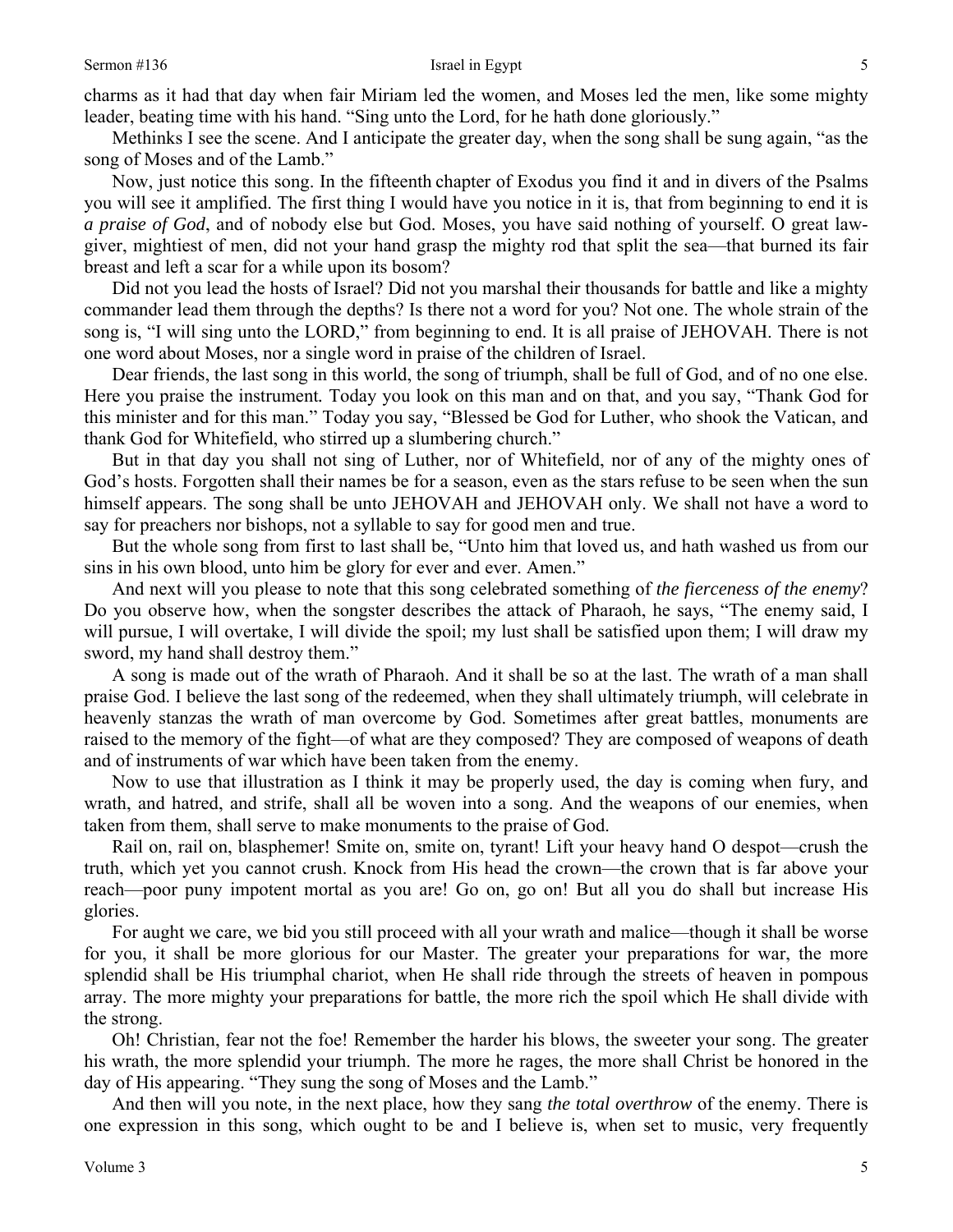repeated. It is that part of the song, as recorded in the Psalms, where it is declared that the whole host of Pharaoh were utterly destroyed and there was not one of them left.

When that great song was sung by the side of the Red Sea, there was, no doubt, a special emphasis laid upon that expression, "Not one." I think I hear the hosts of Israel. When the words were known by them, they began and they proceeded thus—"There is not one of them left." And then in various parts the words were repeated, "Not one, not one."

And then the women with their sweet voices sang, "Not one, not one." I believe that at the last, a part of our triumph will be the fact, that there is not one left. We shall look abroad throughout the earth and see it all a level sea. And not one foeman pursuing us—"Not one, not one!"

Raise yourself never so high, O you deceiver, you cannot live, for not one shall escape. Lift your head never so proudly, O despot, you cannot live, for not one shall escape. O heir of heaven, not one sin shall cross the Jordan after you. Not one shall pass the Red Sea to overtake you. And this shall be the summit of your triumph—"Not one, not one! Not one of them is left."

Just let us note again, and I will not detain you too long, lest I weary you. One part of the song of Moses consisted in praising the case with which God destroyed His enemies. "Thou didst blow with thy wind, the sea covered them: they sank as lead in the mighty waters."

If *we* had gone to work to destroy the hosts of Pharaoh, what a multitude of engines of death should we have required. If the work had been committed to us, to cut off the hosts, what marvelous preparations, what thunder, what noise, what great activity there would have been. But mark the grandeur of the expression. God did not even lift Himself from His throne to do it.

He saw Pharaoh coming. He seemed to look upon him with a placid smile. He did just blow with His lips and the sea covered them. You and I will marvel at the last how easy it has been to overthrow the enemies of the Lord. We have been tugging and toiling all our lifetime to be the means of overthrowing systems of error—it will astonish the church when her Master shall come to see how, as the ice dissolves before the fire, all error and sin shall be utterly destroyed in the coming of the Most High.

We must have our societies and our machinery, our preachers and our gatherings, and rightly too, but God will not require them at the last. The destruction of His enemies shall be as easy to Him as the making of a world. In passive silence unmoved He sat. And He did but break the silence with, "Let there be light; and light was." So shall He at the last, when His enemies are raging furiously, blow with His winds and they shall be scattered. They shall melt even as wax and shall be burned like tow. They shall be as the fat of rams—into smoke shall they consume, yea, into smoke shall they consume away.

Furthermore, in this song of Moses you will notice, there is one peculiar beauty. Moses not only rejoiced for what had been done, but for the future consequences of it. He says—"The people of Canaan, whom we are about to attack, will now be seized with sudden fear; by the greatness of thy arm they shall be as still as a stone."

Oh! I think I hear them singing that too, sweetly and softly—"as still as a stone." How would the words come full, like gentle thunder heard in the distance—"as still as a stone!" And when we shall get on the other side the flood, see the triumph over our enemies, and behold our Master reigning, this will form a part of our song—that they must henceforth be "as still as a stone."

There will be a hell, but it will not be a hell of roaring devils, as it now is. They shall be "as still as a stone." There will be legions of fallen angels, but they shall no longer have courage to attack us or to defy God—they shall be "as still as a stone." Oh! how grand will that sound, when the hosts of God's redeemed, looking down on the demons chained, bound, silenced, struck dumb with terror, shall sing exultingly over them!

They must be as still as a stone. And there they must lie and bite their iron bands. The fierce despiser of Christ can no more spit in His face. The proud tyrant can no more lift his hands to oppress the saints. Even Satan can no more attempt to destroy. They shall be "as still as a stone."

And last of all, the song concludes by noticing *the eternity of God's reign—*and this will always make a part of the triumphant song. They sang—"The Lord shall reign for ever and ever." Then I can

6